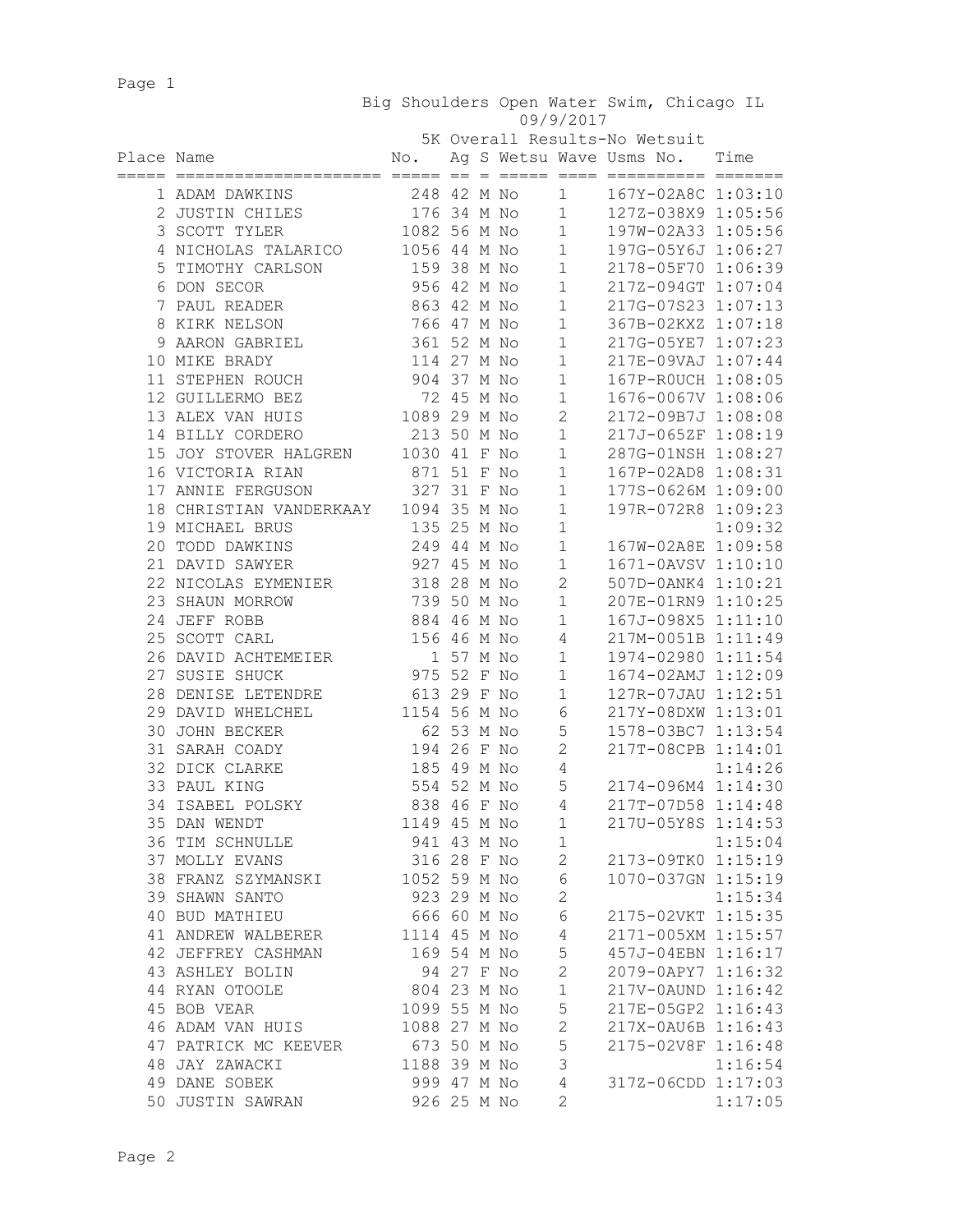|            |                       |             |  |                | 5K Overall Results-No Wetsuit |      |
|------------|-----------------------|-------------|--|----------------|-------------------------------|------|
| Place Name |                       | No.         |  |                | Ag S Wetsu Wave Usms No.      | Time |
|            |                       |             |  |                |                               |      |
|            | 51 NICHOLAS HOBSON    | 465 36 M No |  | $\mathcal{R}$  | 1973-09KMU 1:17:15            |      |
|            | 52 CHRISTOPHER SIKICH | 979 39 M No |  | $\sim$ 3       | 167Y-02AWG 1:17:25            |      |
|            | 53 BRUCE HOPSON       | 477 51 M No |  | $\overline{1}$ | 2272-01ND0 1:17:32            |      |
|            | 54 DARBI ROBERTS      | 887 33 F No |  | $\overline{1}$ | 0675-0A6GE 1:17:57            |      |
|            | 55 ADAM MAGEE         | 644 31 M No |  |                | $2173 - 070D3$ 1·17·57        |      |

| 54 DARBI ROBERTS                    | 887 33 F No  |            |  | 1              | 0675-0A6GE 1:17:57 |         |
|-------------------------------------|--------------|------------|--|----------------|--------------------|---------|
| 55 ADAM MAGEE                       | 644 31 M No  |            |  | $\mathbf{2}$   | 2173-070D3 1:17:57 |         |
| 56 KATE GRECO                       | 404 31 F No  |            |  | 2              | 2170-09TS3 1:18:00 |         |
| 57 ROSS VIMR                        | 1103 31 M No |            |  | $\mathbf 1$    |                    | 1:18:01 |
| 58 STEVE LENTZ                      | 610 60 M No  |            |  | 6              | 407F-01MJH 1:18:03 |         |
| 59 MELISSA KERKER                   | 538 52 F No  |            |  | 5              | 167W-02A9G 1:18:09 |         |
| 60 LOU ANN DIXON                    | 276 50 F No  |            |  | $\mathbf 1$    | 197J-02AXP 1:18:14 |         |
| 61 AMARA RIVERA                     | 881 30 F No  |            |  | $\mathbf{2}$   | 127M-06G7U 1:18:22 |         |
| 62 GEORGE FOGEL                     | 346 46 M No  |            |  | $\overline{4}$ | 217S-02UCE 1:18:25 |         |
| 63 JULIE MAY                        | 670 50 F No  |            |  | 5              | 417Y-06T3A 1:18:32 |         |
| 64 SHARESSA GUTIERREZ               | 420 37 F No  |            |  | 3              | 2974-06ADK 1:18:50 |         |
| 65 KENNETH PUTMAN                   | 852 27 M No  |            |  | $\overline{2}$ |                    | 1:18:54 |
| 66 KIP MERCER                       | 707 52 M No  |            |  | $1\,$          | 197R-07400 1:18:55 |         |
| 67 BETSY MULLINS                    | 744 43 F No  |            |  | 3              | 1573-06CBM 1:18:56 |         |
| 68 MATT COWALL                      | 219 46 M No  |            |  | $\overline{4}$ | 1976-095MA 1:19:05 |         |
| 69 KURT LUNDGREN                    | 637 49 M No  |            |  | $\overline{4}$ | 2179-02UP1 1:19:11 |         |
| 70 PAUL MORAN                       | 735 55 M No  |            |  | 5              | 217M-02UGR 1:19:15 |         |
| 71 THOMAS VOGEL                     | 1106 58 M No |            |  | $\sqrt{6}$     | 167N-0AAZ3 1:19:43 |         |
| 72 MARK NELSON                      | 767 39 M No  |            |  | $\mathsf 3$    | 217U-0AZ4U 1:19:48 |         |
| 73 MICHAEL NELSON                   | 768 38 M No  |            |  | $\mathfrak{Z}$ |                    | 1:19:51 |
| 74 PAUL TZUR                        | 1083 39 M No |            |  | 3              | 217C-067KS 1:19:58 |         |
| 75 SAM WEHRS                        | 1134 45 M No |            |  | $\overline{4}$ |                    | 1:20:05 |
| 76 KENNETH CATELLIER                | 171 57 M No  |            |  | 6              | 167U-02B0R 1:20:05 |         |
| 77 BRICE STRICKLAND                 | 1035 36 M No |            |  | 3              | 2176-07HEP 1:20:33 |         |
| 78 EDUARDO NEVADO                   | 770 39 M No  |            |  | 3              | 257N-001K4 1:20:42 |         |
| 79 JAMES DAMRON                     | 239 48 M No  |            |  | 4              | 067Y-02ZSV 1:20:47 |         |
| 80 CHAD SCOTT                       | 951 43 M No  |            |  | 3              | 217P-06MYY 1:20:53 |         |
| 81 KRISTEN GROSS                    | 410 43 F No  |            |  | 3              | 227Z-0020W 1:20:55 |         |
| 82 RAY PERISIN                      | 824 56 M No  |            |  | 6              |                    | 1:20:56 |
| 83 KEVIN GROTKE                     | 413 45 M No  |            |  | 4              | 217C-06JX8 1:21:11 |         |
| 84 BRENT COLE                       | 201 43 M No  |            |  | 3              | 2172-092PA 1:21:33 |         |
| 85 LYNN ASCIONE                     |              | 32 50 F No |  | 5              | 0773-01YYE 1:21:45 |         |
| 86 MARK SPRATT                      | 1010 62 M No |            |  | 6              | 1676-02AMM 1:21:47 |         |
| 87 CANDACE CHAM                     | 174 45 F No  |            |  | 4              | 217M-02UKU 1:21:53 |         |
| 88 OLIVIA RATH                      | 860 23 F No  |            |  | $\mathbf{2}$   | 217Y-0ARD4 1:22:00 |         |
| 89 BARGE BARGWELL                   | 45 47 M No   |            |  | $\overline{4}$ |                    | 1:22:01 |
| 90 RAMIRO GUZMAN                    | 422 42 M No  |            |  | $\mathcal{S}$  | 2174-0AVT7 1:22:12 |         |
| 91 TOM CARPENTER                    |              |            |  | 161 64 M No 6  | 217F-02UVX 1:22:20 |         |
| 92 LEE FRANCIS                      | 352 56 M No  |            |  | 6              | 2172-06850 1:22:29 |         |
| 93 NATHAN AYDELOTT                  | 33 43 M No   |            |  | 3              |                    | 1:22:31 |
| 94 ANDREW HARTMAN 442 45 M No       |              |            |  | $\overline{4}$ | 2175-02X6B 1:22:48 |         |
| 95 STEPHEN BIRD                     | 77 44 M No   |            |  | $\overline{4}$ | 407H-09T70 1:22:52 |         |
| 96 LESLIE BIEGLER-CIACCI 74 50 F No |              |            |  | $\mathsf S$    | 2179-0A2JC 1:22:53 |         |
| 97 LINDSAY RICHARDSON               | 874 37 F No  |            |  | $\mathsf 3$    | 197H-0846Y 1:23:02 |         |
| 98 HOLLY MORAN                      | 733 26 F No  |            |  | $\mathbf{2}$   |                    | 1:23:02 |
| 99 STEVE VANDER SLUIS 1092 54 M No  |              |            |  | 5              | 207G-0AVRB 1:23:21 |         |
| 100 KRIS RUTFORD                    | 912 58 M No  |            |  | 6              | 297N-04D4J 1:23:29 |         |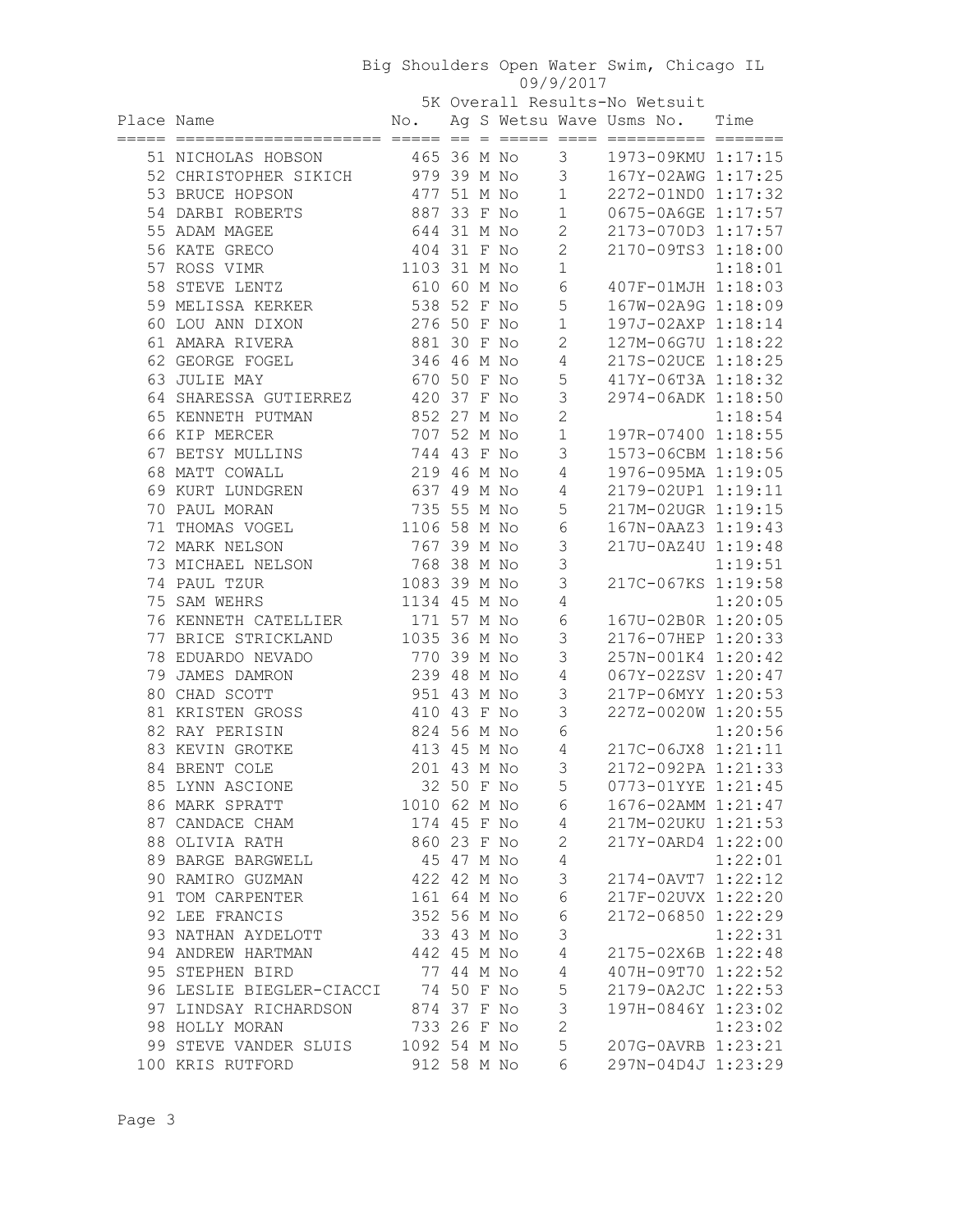|            |                         |                            |            |  |                | 5K Overall Results-No Wetsuit     |         |
|------------|-------------------------|----------------------------|------------|--|----------------|-----------------------------------|---------|
| Place Name |                         |                            |            |  |                | No. Ag S Wetsu Wave Usms No. Time |         |
|            |                         |                            |            |  |                |                                   |         |
|            | 101 JOHN MORRISON       | 737 45 M No                |            |  | 4              | 2172-02VY1 1:23:35                |         |
|            | 102 STEPHEN COFFEY      | 195 52 M No                |            |  | 5              |                                   | 1:23:36 |
|            | 103 MARCO TONELLI       | 1072 48 M No               |            |  | 4              | 207J-09TJK 1:23:37                |         |
|            | 104 CHRIS DEPTULA       | 261 28 M No                |            |  | $\mathbf{2}$   | 197H-07JG8 1:23:43                |         |
|            | 105 MATT LEITER         | 608 45 M No                |            |  | 4              | 217D-0891R 1:23:58                |         |
|            | 106 STACY GILBERT       | 384 32 F No                |            |  | 2              | 217G-06UXC 1:23:59                |         |
|            | 107 GEORGE WENDT        | 1150 70 M No               |            |  | 6              | 217E-02UXX 1:24:27                |         |
|            | 108 NOAH DOWELL         | 286 39 M No                |            |  | 3              |                                   | 1:24:34 |
|            | 109 EDMUND BAUMGARTNER  | 56 51 M No                 |            |  | 5              | 217J-092VJ 1:24:34                |         |
|            | 110 KAREN LUNDGREN      | 636 53 F No                |            |  | 5              | 217J-09E7N 1:24:35                |         |
|            | 111 KRISTIN GUTGSELL    | 419 46 F No                |            |  | 4              | 167Z-05NVP 1:24:46                |         |
|            | 112 MELODEE NUGENT      | 782 50 F No                |            |  | 5              | 207H-01RDA 1:24:48                |         |
|            | 113 MARK MCCULLAGH      | 1195 54 M no               |            |  | 5              | 137K-06R0X 1:24:48                |         |
|            | 114 DAVID DREITH        | 290 48 M No                |            |  | 4              | 177P-05UXJ 1:24:53                |         |
|            | 115 BOB GENIS           | 381 50 M No                |            |  | 5              | 217U-05F10 1:25:01                |         |
|            | 116 ROBERT CLARK        | 184 26 M No                |            |  | $\mathbf{2}$   | 2578-0AU82 1:25:10                |         |
|            | 117 ZACH BLOUNT         | 86 24 M No                 |            |  | $\mathbf{2}$   | 1573-0AMCH 1:25:13                |         |
|            | 118 LISA BROWN          | 127 55 F No                |            |  | 5              | 1671-04R2J 1:25:19                |         |
|            | 119 WILLIAM DICHTEL     | 268 39 M No                |            |  | 3              | 217S-03MUM 1:25:20                |         |
|            | 120 THOMAS SLAD         | 992 45 M No                |            |  | 4              | 217H-08E83 1:25:21                |         |
|            | 121 BRETT RUOFF         | 910 38 M No                |            |  | 3              |                                   | 1:25:33 |
|            | 122 PAUL AMUNDSEN       |                            | 14 55 M No |  | 5              | 217F-02UR7 1:25:48                |         |
|            | 123 STEPHANIE WANG      | 1125 29 F No               |            |  | $\mathbf{2}$   | 167X-04U07 1:25:52                |         |
|            | 124 JOHN PRATT          | 845 54 M No                |            |  | 5              | 217A-02V62 1:25:53                |         |
|            | 125 JAMIE CONSIDINE     | 209 55 M No                |            |  | 5              | 2175-0ARAY 1:26:00                |         |
|            | 126 NICK HEDGE          | 450 31 M No                |            |  | $\mathbf{2}$   |                                   | 1:26:13 |
|            | 127 JULIA VAUGHN        | 1097 34 F No               |            |  | $\mathbf{2}$   |                                   | 1:26:20 |
|            | 128 BILLY BLAIR         | 80 54 M No                 |            |  | 5              | 197E-06RRF 1:26:52                |         |
|            | 129 MICHAEL GAMAUF      | 366 47 M No                |            |  | 4              | 217U-06G98 1:26:55                |         |
|            | 130 MATTHEW SHEA        | 967 21 M No                |            |  | 2              | 337J-09THY 1:26:57                |         |
|            | 131 PATRICK BOYLAN      | 110 33 M No                |            |  | 2              | 0979-09U04 1:27:02                |         |
|            | 132 LYNDA LEIGH         | 607 46 F No                |            |  | 4              | 217Z-09TYJ 1:27:03                |         |
|            | 133 LIZ HESSER          | 459 31 F No                |            |  | $\mathbf{2}$   | 0574-05YS6 1:27:12                |         |
|            | 134 KENDRA YOCH         | 1181 37 F No               |            |  | 3              | 2176-01Z1N 1:27:22                |         |
|            | 135 LISA MITCHELL       | 728 43 F No                |            |  | 3              | 217C-0B2PN 1:27:28                |         |
|            | 136 MARK MORRISON       |                            |            |  | 5              | 217D-02VCW 1:27:48                |         |
|            | 137 JENNIFER JOHNSON    | 738 51 M No<br>513 43 F No |            |  | 3              |                                   |         |
|            | 138 TESS HAADSMA        | 423 26 F No                |            |  |                | 217Y-05YEU 1:27:48                |         |
|            |                         |                            |            |  | $\mathbf{2}$   | 197A-0AVSY 1:27:52                |         |
|            | 139 STEVEN BRUS         | 136 28 M No                |            |  | $\mathbf{2}$   |                                   | 1:27:54 |
|            | 140 SAM WELCH           | 1141 26 M No               |            |  | $\mathbf{2}$   | 167M-07RMV 1:27:58                |         |
|            | 141 PAUL NICHOLS        | 775 52 M No                |            |  | 5              | 197G-0A938 1:28:00                |         |
|            | 142 ANDRELINA RODRIGUEZ | 893 41 F No                |            |  | $\mathsf 3$    | 217T-02VEZ 1:28:20                |         |
|            | 143 GIB WALLACE         | 1118 32 M No               |            |  | $\mathbf{2}$   | 2179-05Z82 1:28:23                |         |
|            | 144 RAYMOND DOHERTY     | 279 50 M No                |            |  | 5              |                                   | 1:28:42 |
|            | 145 HEIDI LOECKE        | 624 46 F No                |            |  | $\overline{4}$ | 2871-05F8P 1:28:44                |         |
|            | 146 FRANCINE KLOTZ      | 563 41 F No                |            |  | 3              | 217T-09TKC 1:28:50                |         |
|            | 147 MARY SCHWARTZ       | 950 47 F No                |            |  | $\overline{4}$ | 2172-05YFM 1:28:59                |         |
|            | 148 MATTHEW NEZWEK      | 774 29 M No                |            |  | $\overline{2}$ | 1975-07U10 1:29:01                |         |
|            | 149 GREGORY SHEA        | 966 61 M No                |            |  | $\epsilon$     | 3379-03C7X 1:29:05                |         |
|            | 150 KYLE GEISSLER       | 377 38 F No                |            |  | 3              | 217W-09KEA 1:29:10                |         |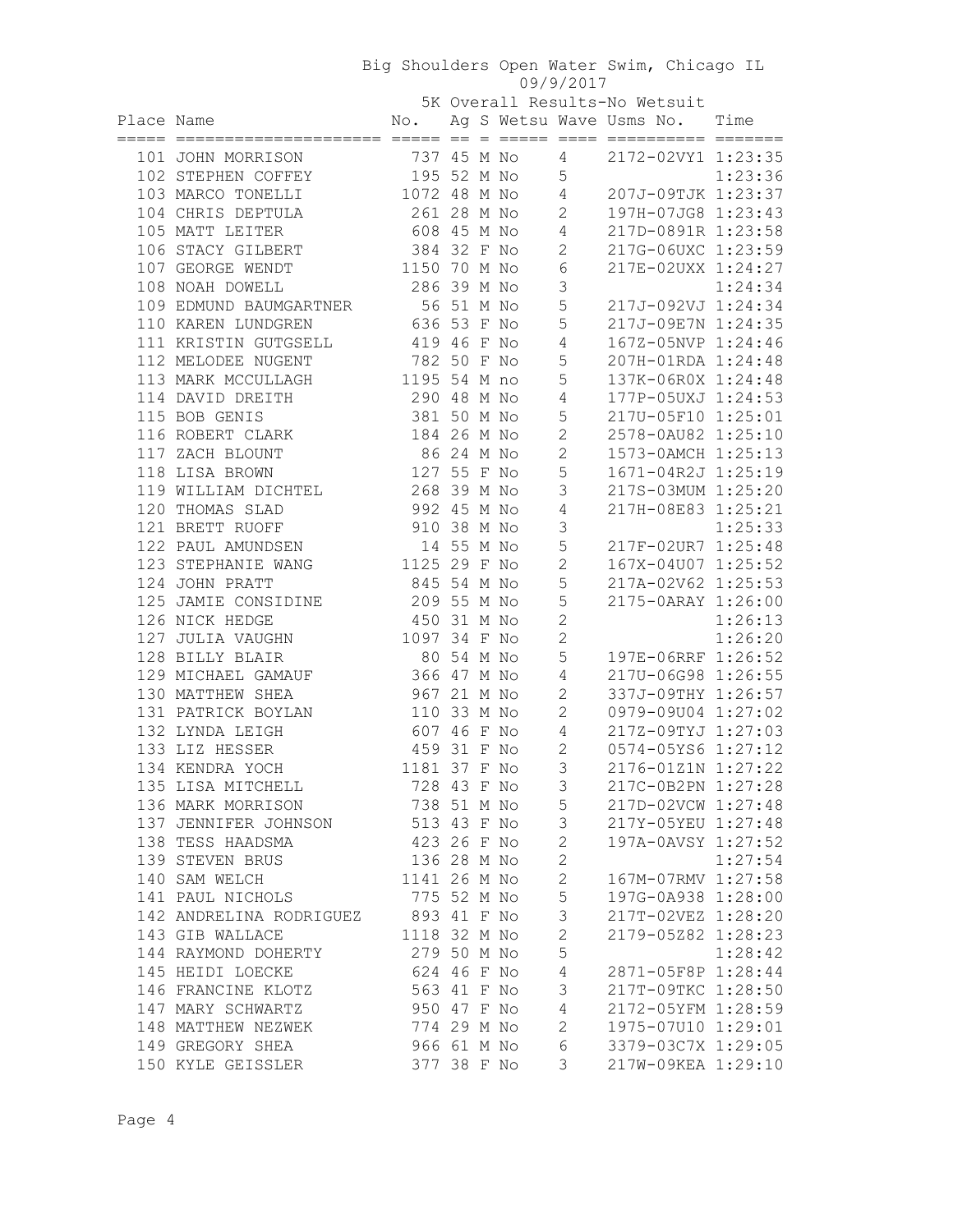5K Overall Results-No Wetsuit

| Place Name |                                                                                                                                                                                         |                            |  |                |                  | No. Ag S Wetsu Wave Usms No. Time |         |
|------------|-----------------------------------------------------------------------------------------------------------------------------------------------------------------------------------------|----------------------------|--|----------------|------------------|-----------------------------------|---------|
|            | 151 ABIGAIL HOMANS 475 30 F No                                                                                                                                                          |                            |  |                | $\overline{2}$   |                                   | 1:29:15 |
|            | 971 28 F No<br>152 MARY SHEPRO                                                                                                                                                          |                            |  |                | $\overline{2}$   |                                   | 1:29:23 |
|            | 153 TOM HINTZ                                                                                                                                                                           | 464 51 M No                |  |                |                  | 5 167D-02WSX 1:29:29              |         |
|            | 154 KRIS MIKKELSEN 717 54 M No                                                                                                                                                          |                            |  |                | 5                |                                   | 1:29:31 |
|            | 155 JENNI HOFF                                                                                                                                                                          | 467 41 F No                |  |                | 3                | 417Z-085PK 1:29:38                |         |
|            | 156 BYRON DEBORD                                                                                                                                                                        | 255 45 M No                |  |                | 4                | 217T-067E6 1:29:38                |         |
|            | 157 MARC MASSARO                                                                                                                                                                        | 662 34 M No                |  |                | $\overline{c}$   | 217R-05GHH 1:29:39                |         |
|            | 158 ROBERT COYNE                                                                                                                                                                        | 223 49 M No                |  |                | 4                |                                   | 1:29:40 |
|            | 159 JASON RIDDELL                                                                                                                                                                       | 875 25 M No                |  |                | $\mathbf 1$      |                                   | 1:29:42 |
|            | 160 CHRISTOPHER ROBB 883 47 M No                                                                                                                                                        |                            |  |                | 4                | 217P-08BNF 1:30:29                |         |
|            | 161 KEVIN AMICK                                                                                                                                                                         | 12 57 M No                 |  |                | 6                |                                   | 1:30:38 |
|            | 162 JACKSON NICHOLSON 776 29 M No                                                                                                                                                       |                            |  |                | $\overline{c}$   |                                   | 1:30:41 |
|            | 163 LAURA CRONIN                                                                                                                                                                        | 226 24 F No                |  |                | $\overline{c}$   |                                   | 1:30:42 |
|            | 164 FRANK SCHIMMEL                                                                                                                                                                      | 934 54 M No                |  |                | 5                | 2174-082H5 1:30:54                |         |
|            | 165 GUIDO GAVARS                                                                                                                                                                        | 374 54 M No                |  |                | 5                | 217V-0AVSZ 1:31:02                |         |
|            | 166 JAMES BREEN                                                                                                                                                                         | 119 56 M No                |  |                | 6                | 457M-04EE5 1:31:11                |         |
|            | 167 EMILY SCOTT                                                                                                                                                                         | 952 36 F No                |  |                | 3                | 2270-04868 1:31:12                |         |
|            | 168 KYLE HUNNEKE                                                                                                                                                                        | 490 51 M No                |  |                | 5                | 217A-09TNT 1:31:28                |         |
|            | 169 RACHEL WENDER                                                                                                                                                                       | 1148 33 F No               |  |                | $\overline{c}$   |                                   | 1:31:34 |
|            | 170 BRYAN KOCH                                                                                                                                                                          | 567 42 M No                |  |                | 3                | 1577-06N9C 1:31:37                |         |
|            | 171 RACHEL RIVERA                                                                                                                                                                       | 882 39 F No                |  |                | 3                | 167H-RAE78 1:31:39                |         |
|            | 172 KEITH DANAHEY                                                                                                                                                                       | 240 41 M No                |  |                | 3                |                                   | 1:31:44 |
|            | 173 ROBERT LANGER                                                                                                                                                                       | 595 28 M No                |  |                | $\overline{2}$   | 167V-09XA5 1:31:59                |         |
|            | 174 BEN ROWLAND                                                                                                                                                                         | 905 33 M No                |  |                | $\overline{c}$   | 327V-0685N 1:32:03                |         |
|            |                                                                                                                                                                                         |                            |  |                | 5                | 217G-0729F 1:32:03                |         |
|            |                                                                                                                                                                                         |                            |  |                | 3                | 257A-06XV0 1:32:05                |         |
|            |                                                                                                                                                                                         |                            |  |                | $\mathbf{2}$     | 177R-05ZTT 1:32:30                |         |
|            | EXECUTE 100 MM CONTRACT 1041 38 F No<br>176 GABRIELA SUAREZ<br>177 JOHN WALLACE 1119 32 M No<br>178 JEFFREY BLUMENTHAL 88 63 M No<br>179 KATHY GIFFORD 383 57 F M-<br>180 DANNY MOSTITI |                            |  |                | 6                | 217G-02URG 1:32:31                |         |
|            |                                                                                                                                                                                         | 383 57 F No<br>590 42 M No |  |                | $\epsilon$       | 1674-06C7T 1:32:40                |         |
|            | 180 DANNY MCGRATH                                                                                                                                                                       |                            |  |                | $\mathsf 3$      | 377D-07W3F 1:32:41                |         |
|            | 181 JOEL LAURITZEN                                                                                                                                                                      | 600 35 M No                |  |                | 3                | 1670-07H6Z 1:32:43                |         |
|            | 182 THOMAS CLUNE                                                                                                                                                                        | 191 58 M No                |  |                | $\sqrt{6}$       | 217H-02X4W 1:32:53                |         |
|            | 183 MICHAEL DOLAN                                                                                                                                                                       | 280 56 M No                |  |                | $\sqrt{6}$       |                                   | 1:32:57 |
|            | 184 CARL BERNACCHI 184 M No<br>185 MITCH CARTER 165 53 M No                                                                                                                             |                            |  |                | $\overline{4}$   | 217A-089TX 1:33:07                |         |
|            |                                                                                                                                                                                         |                            |  | $\overline{5}$ |                  | 2070-097XA 1:33:12                |         |
|            | 186 CAROL BOSSERT-HARTMAN 101 57 F No 6                                                                                                                                                 |                            |  |                |                  | 2176-07TU8 1:33:33                |         |
|            | 187 JOHN RACHEL                                                                                                                                                                         | 856 48 M No                |  |                | 4                |                                   | 1:33:39 |
|            | 188 KERRY FITZPATRICK 335 48 F No                                                                                                                                                       |                            |  |                | $4\overline{ }$  | 217N-09DGA 1:33:46                |         |
|            | 189 JON SHOPE                                                                                                                                                                           | 974 52 M No                |  |                | $5\phantom{.0}$  | 1675-02AR5 1:33:48                |         |
|            | 190 BRADLEY VEAR                                                                                                                                                                        | 1100 62 M No               |  |                | $6\overline{6}$  | 027F-03441 1:33:58                |         |
|            | 191 DAVID ORWICK                                                                                                                                                                        | 798 58 M No                |  |                | 6                | 287G-01P2B 1:34:07                |         |
|            | 192 JÖRG MASER                                                                                                                                                                          | 660 54 M No                |  |                | 5                | 217C-0A3MG 1:34:18                |         |
|            | 193 ALEXANDER HUGHES 488 19 M No                                                                                                                                                        |                            |  |                | 2                | 217Y-0AVSW 1:34:41                |         |
|            | 194 JUDD MURPHY                                                                                                                                                                         | 749 46 M No                |  |                | $\overline{4}$   | 3673-0AP21 1:34:46                |         |
|            | 195 THIERRY WILBRANDT 1158 61 M No                                                                                                                                                      |                            |  |                | 6                | 167K-02AV9 1:34:54                |         |
|            | 196 MEREDITH GLICK                                                                                                                                                                      | 389 41 F No                |  |                | 3                | 217Z-06AXW 1:34:55                |         |
|            | 197 MAURICIO SADA                                                                                                                                                                       | 917 52 M No                |  |                | 5                |                                   | 1:34:55 |
|            | 198 ROSS SIMMONS                                                                                                                                                                        | 982 54 M No                |  |                | 5                | 447K-07KRK 1:35:03                |         |
|            | 199 JENNIFER LOCKE 622 45 F No                                                                                                                                                          |                            |  |                | $4\overline{4}$  | 3274-030T3 1:35:30                |         |
|            | 200 TAYLOR BURMEISTER 143 25 M No                                                                                                                                                       |                            |  |                | $2 \overline{2}$ | 217J-09C9R 1:35:32                |         |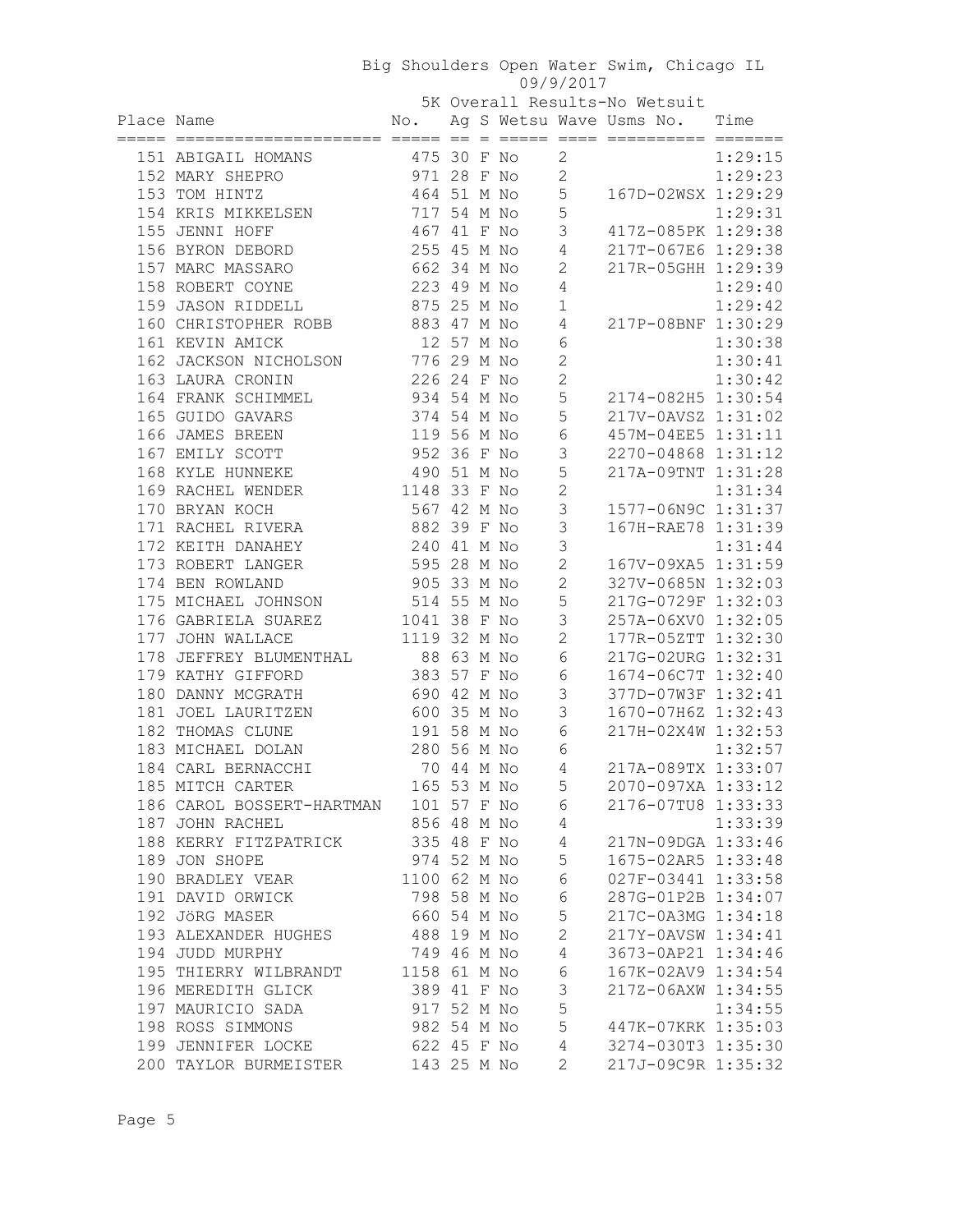5K Overall Results-No Wetsuit

| Place Name |                                      |                             |  |                | No. Ag S Wetsu Wave Usms No. Time        |         |
|------------|--------------------------------------|-----------------------------|--|----------------|------------------------------------------|---------|
|            | 201 ELIA KERN                        |                             |  |                | 539 29 F no 2 2173-0AY5H 1:35:41         |         |
|            | 202 CHAD MONTGOMERY 731 43 M No 3    |                             |  |                | 217M-0AV75 1:35:55                       |         |
|            | 203 STEVE YOUNG                      | 1183 51 M No                |  | 5              |                                          | 1:36:10 |
|            | 204 JOHN RICHARDSON                  | 873 55 M No                 |  | 5              | 167J-0656E 1:36:16                       |         |
|            | 205 RON AIDIKONIS                    | 2 40 M No                   |  | $\mathcal{S}$  | 2170-09U1C 1:36:18                       |         |
|            | 206 GREG O'DANIEL                    | 788 50 M No                 |  | 5              | 167R-0AVTB 1:36:26                       |         |
|            | 207 MARK WARNSMAN 1129 49 M No       |                             |  | 4              | 217V-06USB 1:36:29                       |         |
|            | 208 LESLIE MAROUN                    | 656 38 F No                 |  | $\mathcal{S}$  | 217X-0AVSX 1:36:41                       |         |
|            | 209 CLAIRE WITTKOWSKI 1168 23 F No   |                             |  | $\overline{2}$ | 217X-0AVTE 1:36:45                       |         |
|            | 210 ELIZABETH SELTZER                | 960 48 F No                 |  | $\overline{4}$ | 2170-02UH2 1:36:48                       |         |
|            | 211 NANCY OTT                        | 807 52 F No                 |  | 5              | 117K-01JJP 1:36:53                       |         |
|            | 212 BOB DICKSON                      | 271 62 M No                 |  | $6\,$          | 167V-02A8F 1:36:57                       |         |
|            | 213 STEPHANIE DUMIRE 295 35 F No     |                             |  | 3              | 2178-0638Z 1:37:07                       |         |
|            | 214 LISA STEPSIS                     | 1022 32 F No                |  | $\overline{2}$ | 167N-0AK41 1:37:16                       |         |
|            | 215 PETER GERNGROSS 382 48 M No      |                             |  | 4              | 257R-06Z0B 1:37:35                       |         |
|            | 216 SCOTT BOS                        | 100 29 M No                 |  | $\mathbf{2}$   |                                          | 1:37:50 |
|            | 217 ROB ALEXANDER                    | 7 31 M No                   |  | $\mathbf{2}$   |                                          | 1:37:52 |
|            | 218 CAROLYN HALL                     | 430 40 F No                 |  | $\mathcal{S}$  | 167E-02AKC 1:37:55                       |         |
|            | 219 JOHN COPELAND                    | 212 36 M No                 |  | $\mathsf 3$    | 217E-089VJ 1:38:03                       |         |
|            | 220 LEANNA PULS                      | 847 26 F No                 |  | $\overline{c}$ |                                          | 1:38:21 |
|            | 221 CLAY GRUENSTEIN                  | 415 41 M No                 |  | 3              |                                          | 1:38:22 |
|            | 222 MARK KELLY                       | 536 62 M No                 |  | $\sqrt{6}$     | 2574-073WN 1:38:27                       |         |
|            | 223 CECILY BARAJAS                   | 44 27 F No                  |  | $\mathbf{2}$   |                                          | 1:38:29 |
|            | 224 JOHN CASSIDY                     | 170 53 M No                 |  | 5<br>5         | 1975-076SB 1:38:32                       |         |
|            | 225 CARMEN WOLF<br>226 GEORGE MILLER | 1170 55 F No<br>720 43 M No |  | 3              | 407R-07WN4 1:38:38<br>217F-06FUU 1:38:38 |         |
|            | 227 SHELLY RETTELL                   | 868 48 F No                 |  | 4              |                                          | 1:38:57 |
|            | 228 JOHN JONES                       | 519 44 M No                 |  | 4              | 217C-068KS 1:39:11                       |         |
|            | 229 RANDY MCCLARY                    | 676 53 M No                 |  | 5              | 197K-04467 1:39:27                       |         |
|            | 230 JOHN WEBER                       | 1131 52 M No                |  | 5              | 197V-06YBE 1:39:34                       |         |
|            | 231 MICHAEL LOSZEWSKI 632 45 M No    |                             |  | 4              |                                          | 1:39:41 |
|            | 232 PEGGY ARMAND                     | 27 54 F No                  |  | 5              | 2173-04U2W 1:39:46                       |         |
|            | 233 KENT KIRK                        | 558 62 M No                 |  | 6              | 217R-02UN7 1:40:07                       |         |
|            | 234 KIM JOHNSTON                     | 516 55 F No                 |  | 5              | 207X-07ECW 1:40:37                       |         |
|            | 235 LISA PHILLIPS                    | 831 49 F No                 |  | $\overline{4}$ | 1670-07A7S 1:40:41                       |         |
|            | 236 DREW STETSON                     | 1023 32 M No                |  | $\overline{c}$ |                                          | 1:40:42 |
|            | 237 JORDAN SKORNIK                   | 990 35 M No                 |  | $\mathcal{S}$  |                                          | 1:40:48 |
|            | 238 MARGOT MCKIRDY                   | 693 31 F No                 |  | $\mathbf{2}$   | 377K-0ASKC 1:40:48                       |         |
|            | 239 LORI WHEELES                     | 1153 59 F No                |  | $\sqrt{6}$     | 217K-02UV1 1:41:05                       |         |
|            | 240 PAUL MERKEY                      | 708 32 M No                 |  | $\mathbf{2}$   |                                          | 1:41:22 |
|            | 241 MARK BLUMENTHAL                  | 89 58 M No                  |  | $\sqrt{6}$     | 217P-02W58 1:41:24                       |         |
|            | 242 ANDREA QUINTOS                   | 854 34 F No                 |  | $\mathbf 2$    | 1679-081CZ 1:41:39                       |         |
|            | 243 BEN NEIBURGER                    | 764 49 M No                 |  | $\sqrt{4}$     |                                          | 1:41:46 |
|            | 244 BARCLAY HERSHEY                  | 457 41 M No                 |  | $\mathfrak{Z}$ | 177J-06D09 1:41:49                       |         |
|            | 245 MARC GARFINKEL                   | 371 51 M No                 |  | 5              | 217C-07YP4 1:41:54                       |         |
|            | 246 JEFFREY NARDUCCI                 | 758 50 M No                 |  | 5              | 217C-07TWJ 1:42:02                       |         |
|            | 247 ROBERT VINKE                     | 1104 63 M No                |  | $\epsilon$     | 167Z-04U28 1:42:06                       |         |
|            | 248 DAVID RETTELL                    | 867 51 M No                 |  | 5              |                                          | 1:42:58 |
|            | 249 ANDREA VUTURO                    | 1108 34 F No                |  | $\mathbf{2}$   | 387D-0ACHG 1:43:17                       |         |
|            | 250 MARK HARTMANN                    | 445 51 M No                 |  | 5              | 207K-07MWF 1:43:29                       |         |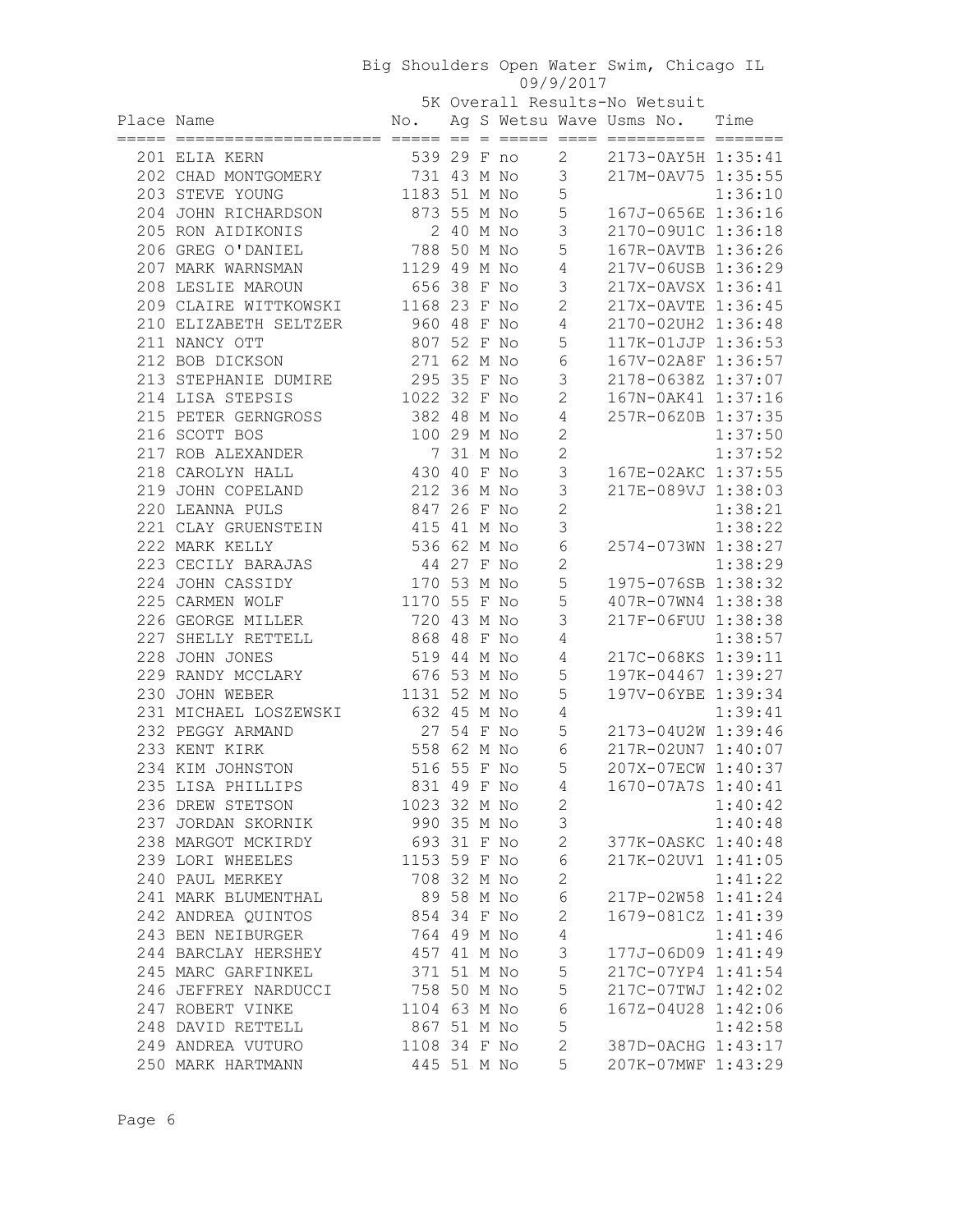5K Overall Results-No Wetsuit

| Place Name                                                           |              |  |                          |                 | No. Ag S Wetsu Wave Usms No. Time |         |
|----------------------------------------------------------------------|--------------|--|--------------------------|-----------------|-----------------------------------|---------|
| 251 CARL MILLHOLLAND 723 65 M No                                     |              |  |                          |                 | 6 207R-0721K 1:43:37              |         |
| 252 LAURA STREJC 1033 47 F No 4                                      |              |  |                          |                 |                                   | 1:43:48 |
| 253 KATIE KOTAREK 575 31 F No                                        |              |  |                          |                 | $2 257M-09R5Y 1:43:55$            |         |
| 254 BOB MCCULLOUGH 681 37 M No                                       |              |  | $\overline{\phantom{a}}$ |                 |                                   | 1:44:13 |
| 255 TIMOTHY BROWN 130 52 M No                                        |              |  |                          | 5               | 167B-04R2C 1:44:27                |         |
| 814 40 M No<br>256 BRAD PARKS                                        |              |  | $\overline{\phantom{a}}$ |                 | 417J-07JDU 1:44:28                |         |
| 257 JARREN PESTER KOSTRZE 825 35 F No                                |              |  |                          | 3               | 217K-06M13 1:44:37                |         |
| 258 MIKE DE VLIEGER                                                  | 253 47 M No  |  |                          | 4               | 2270-07C4K 1:44:46                |         |
| 751 27 M No<br>259 MITCH MURPHY                                      |              |  |                          | $\mathbf{2}$    |                                   | 1:44:51 |
| 260 JAMES CARL D'AMOUR 238 56 M No                                   |              |  |                          | $6\,$           | 197R-028WJ 1:45:15                |         |
| 358 56 F No<br>261 LORI FRIESNER                                     |              |  |                          | 6               | 197T-028SB 1:45:28                |         |
| 262 LOUISE LEBOURGEOIS 604 53 F No                                   |              |  |                          | 5               | 2176-05GV0 1:45:50                |         |
| 263 KATHRYN GARNER 373 57 F No                                       |              |  |                          | 6               | 1674-06381 1:46:11                |         |
| 611 50 M No<br>264 JAMES LESCH                                       |              |  |                          | 5               | 207Z-09TRC 1:46:26                |         |
| 265 ALLISON NOVAK 781 47 F No                                        |              |  |                          | $\overline{4}$  |                                   | 1:46:30 |
| 266 TOM TRENKAMP 1074 29 M No                                        |              |  |                          | $\mathbf{2}$    |                                   | 1:46:32 |
| 267 NED FLUET                                                        | 343 40 M No  |  |                          | $\mathfrak{Z}$  | 387Z-04A5D 1:46:42                |         |
| 268 HARVEY JOHNSON 512 57 M No                                       |              |  |                          | $6\,$           |                                   | 1:46:49 |
| 269 NICK CILEK                                                       | 182 64 M No  |  |                          | $6\,$           | 407A-07WMX 1:47:08                |         |
| 270 SUSAN BLATTNER 84 60 F No                                        |              |  |                          | 6               | 287C-01NVT 1:47:09                |         |
| 271 KAREN HAND                                                       | 434 58 F No  |  |                          | 6               | 227R-02VGB 1:47:17                |         |
| 272 JOSEPHINE PALMERIN 811 35 F No                                   |              |  |                          | 3               | 287G-0A24V 1:47:18                |         |
| 273 RENATA GRAY<br>402 24 F No                                       |              |  |                          | $\mathbf{2}$    |                                   | 1:47:20 |
| 274 TRACY LORD                                                       | 630 46 F No  |  |                          |                 | 4 2174-05YJ8 1:47:33              |         |
| 275 MARK ZEISLOFT 1189 55 M No                                       |              |  |                          | 5               | 2171-0622J 1:47:43                |         |
| 276 SUSAN SWEDLER 1048 64 F No                                       |              |  |                          | 6<br>6          | 2177-02UD7 1:47:48                |         |
| 277 DEBBIE GORTOWSKI 398 61 F No<br>846 43 F No<br>278 JENNIFER PULA |              |  |                          | 3               | 2176-02UNY 1:47:55                | 1:48:06 |
| 279 MATT HOELLE                                                      | 466 35 M No  |  |                          | $\mathcal{S}$   |                                   | 1:48:21 |
| 280 JUDI MIKO                                                        | 718 60 F No  |  |                          | $6\,$           | 217M-097YE 1:48:30                |         |
| 281 IAN ROSE                                                         | 898 37 M No  |  |                          | $\mathcal{S}$   |                                   | 1:49:06 |
| 282 MARY MCLAUGHLIN 694 54 F No                                      |              |  |                          | 5               | 2272-088TF 1:49:19                |         |
| 283 LAURA KOCHEVAR 568 52 F No                                       |              |  |                          | 5               | 2172-05YJ6 1:50:34                |         |
| 284 PAUL ROSS                                                        | 899 50 M No  |  | $\overline{5}$           |                 |                                   |         |
| 285 MICHAEL BAILEY                                                   | 36 63 M No   |  |                          | 6               | 217P-02VNT 1:50:50                |         |
| 286 R DERICK WIGGINS                                                 | 1157 46 M No |  |                          | $4\overline{4}$ | 167U-05NVV 1:50:59                |         |
| 287 THOMAS KIKTA                                                     | 546 52 M No  |  |                          | $\mathsf S$     | 2179-02VRH 1:51:23                |         |
| 288 BLAIR JOHNSON                                                    | 511 39 M No  |  |                          | 3               | 1975-06EVK 1:51:37                |         |
| 289 MICHAEL MARCUM                                                   | 651 39 M No  |  |                          | $\mathsf 3$     | 217K-0AEZ9 1:52:11                |         |
| 290 PAULA YANKAUSKAS                                                 | 1177 63 F No |  |                          | $\epsilon$      | 0277-W0WSA 1:53:57                |         |
| 291 JOHN DRISCOLL                                                    | 291 52 M No  |  |                          | 5               | 217P-02WR9 1:54:00                |         |
| 292 MARY OTT                                                         | 806 49 F No  |  |                          | $\sqrt{4}$      | 167B-03KM1 1:55:38                |         |
| 293 MICHELLE HOWARD                                                  | 481 25 F No  |  |                          | $\mathbf{2}$    |                                   | 1:55:44 |
| 294 NINA GUTMANIS                                                    | 421 33 F No  |  |                          | $\mathbf{2}$    |                                   | 1:55:48 |
| 295 CHRIS SMITH                                                      | 997 53 F No  |  |                          | 5               | 2173-0AMVG 1:56:03                |         |
| 296 GRETCHEN WAHL                                                    | 1112 53 F No |  |                          | $\mathsf S$     | 217T-087N0 1:56:06                |         |
| 297 ANDREA GELLINGER                                                 | 380 32 F No  |  |                          | $\mathbf{2}$    | 167W-06235 1:56:10                |         |
| 298 RON LASCHEVER                                                    | 596 40 M No  |  |                          | 3               | 2171-073BU 1:56:38                |         |
| 299 TIMOTHY STRUDEMAN                                                | 1039 53 M No |  |                          | 5               | 217P-06PP3 1:56:49                |         |
| 300 WENDY FRANKLIN                                                   | 354 47 F No  |  |                          | 4               | 307W-09NA6 1:57:11                |         |